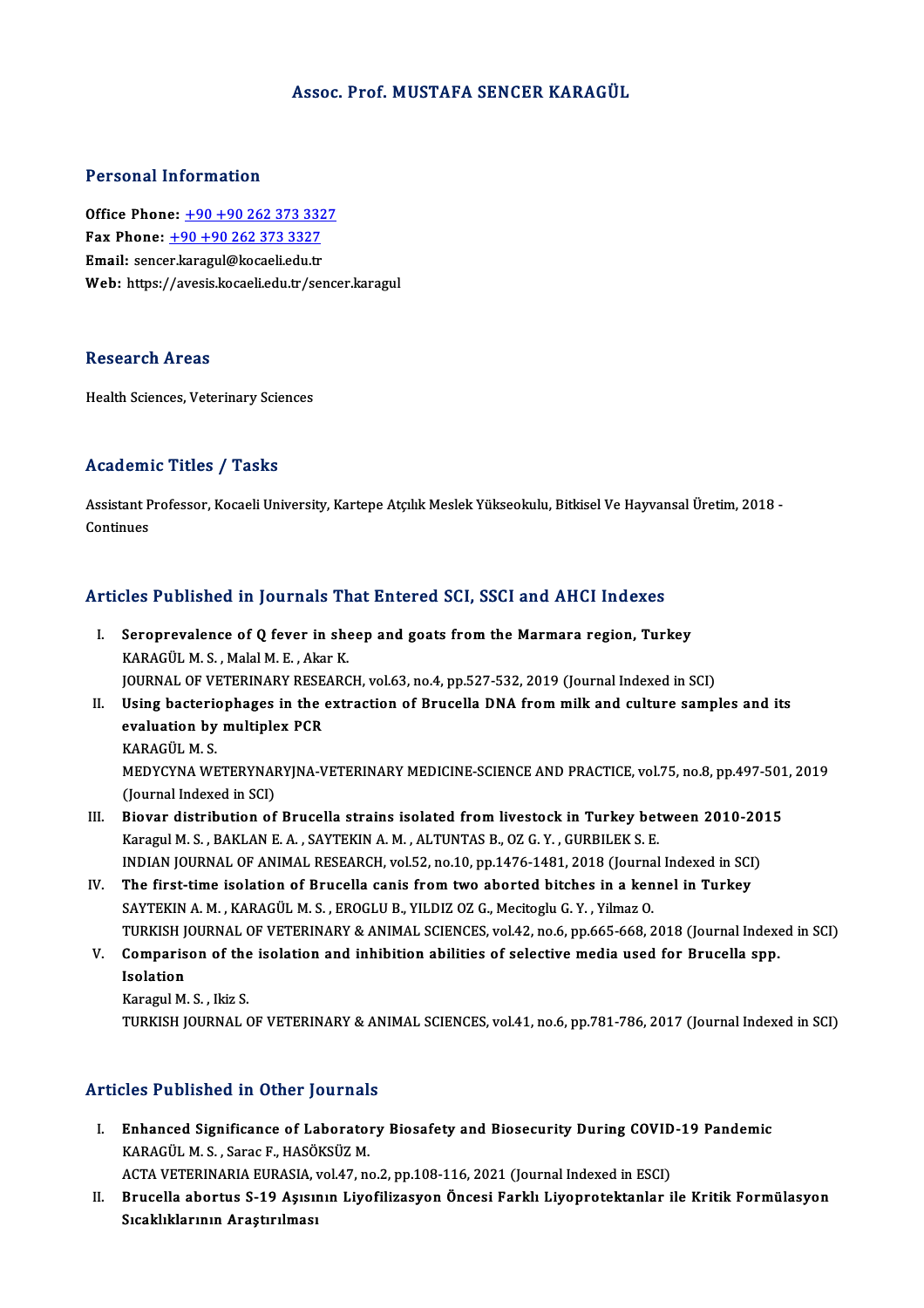KARAGÜLM.S. ,EroğluB.

Etlik Veteriner Mikrobiyoloji Dergisi, vol.30, no.1, pp.51-57, 2019 (Other Refereed National Journals)

# KARAGÜL M. S. , Eroğlu B.<br>Etlik Veteriner Mikrobiyoloji Dergisi, vol.30, no.1, pp.51-57, 2019 (Other Refereed National Journals)<br>III. Evaluation of Adding Erythritol to Farrell Medium for Primary Isolation of the Bruce Etlik Vet<br><mark>Evaluat</mark><br>Strains<br>KARACÜ Evaluation of<br>Strains<br>KARAGÜL M. S.<br>Kosatana Vater Strains<br>KARAGÜL M. S.<br>Kocatepe Veterinary Journal, vol.12, no.1, pp.75-81, 2019 (Other Refereed National Journals)

# KARAGÜL M. S.<br>Kocatepe Veterinary Journal, vol.12, no.1, pp.75-81, 2019 (Other Refereed National Journals)<br>IV. Investigation of Coxiella burnetii and Chlamydia abortus Antibodies in Sheep inDüzce Region<br>KARAGÜL M. S. MALAL Kocatepe Veterinary Journal, vol.12, no<br>Investigation of Coxiella burnetii a<br>KARAGÜL M. S. , MALAL M. E. , AKAR K.<br>Dürce Üniversitesi Soğlu Bilimleri Ensti Investigation of Coxiella burnetii and Chlamydia abortus Antibodies in Sheep inDüzce Region<br>KARAGÜL M. S. , MALAL M. E. , AKAR K.<br>Düzce Üniversitesi Sağlık Bilimleri Enstitüsü Dergisi, vol.9, no.3, pp.106-109, 2019 (Other

KARAGÜL<br>Düzce Üni<br>Journals)<br>The Eval Düzce Üniversitesi Sağlık Bilimleri Enstitüsü Dergisi, vol.9, no.3, pp.106-109, 2019 (Other Refereed National<br>Journals)<br>V. The Evaluation of Brucella Spp. Isolation Rates in Ruminant Abortion Cases by Using Different<br>Selec

# Journals)<br>The Evaluation<br>Selective Media<br>KARACÜL M.S. II The Evaluation of Br<br>Selective Media<br>KARAGÜL M. S. , IKIZ S.<br>Masadanian Vetarinanu Selective Media<br>KARAGÜL M. S. , IKIZ S.<br>Macedonian Veterinary Review, 2018 (Refereed Journals of Other Institutions)<br>Livefilizesven: Conel Preses Dečerlandirmesi

# KARAGÜL M. S. , IKIZ S.<br>Macedonian Veterinary Review, 2018 (Refereed Jou<br>VI. Liyofilizasyon: Genel Proses Değerlendirmesi<br>KARAGÜL M. S. , ALTUNTAS B. Macedonian Veterinary Reviev<br><mark>Liyofilizasyon: Genel Prose</mark><br>KARAGÜL M.S., ALTUNTAS B.<br>Journal of Etlik Veterinary Mic Liyofilizasyon: Genel Proses Değerlendirmesi<br>KARAGÜL M. S. , ALTUNTAS B.<br>Journal of Etlik Veterinary Microbiology, vol.29, 2018 (Other Refereed National Journals)<br>Pondik Veterinar Kantral Enstitü Tarihsesi

VII. Pendik Veteriner Kontrol Enstitü Tarihçesi<br>KARAGÜL M.S. Journal of Etlik<br><mark>Pendik Veteri</mark><br>KARAGÜL M. S.<br>Veteriner Heltis

Veteriner Hekimler Derneği Bülteni, vol.14, pp.39-46, 2017 (National Non-Refereed Journal)

# Books&Book Chapters

I. Control and Eradication of Animal Brucellosis KARAGÜLM.S.

Control and Eradication of Animal Brucellosis<br>KARAGÜL M. S.<br>in: Advances in Health and Natural Sciences, Burcu Yükseli Mustafa Sencer Karagül, Editor, NOVA Science<br>Publishers Now York pp.242,260,2019 KARAGÜL M. S.<br>in: Advances in Health and Natural Scienc<br>Publishers, New York, pp.243-260, 2019<br>Auvarances of Prusellosis: A Worldy in: Advances in Health and Natural Sciences, Burcu Yüks<br>Publishers, New York, pp.243-260, 2019<br>II. Awareness of Brucellosis: A Worldwide Zoonosis<br>KARACÜL M S

Publishers, New York, pp.243-260, 2019<br>II. Awareness of Brucellosis: A Worldwide Zoonosis<br>KARAGÜL M. S. Awareness of Brucellosis: A Worldwide Zoonosis<br>KARAGÜL M. S.<br>in: Advances in Health and Natural Science, Burcu Yüksel, Mustafa Sencer Karagül, Editor, NOVA Sceince<br>Publishere Now York pp.115,127,2019 KARAGÜL M. S.<br>in: Advances in Health and Natural Scienc<br>Publishers, New York, pp.115-137, 2019<br>Prusellorie

Publishers, New York, pp.115-137, 2019<br>III. Brusellozis

Baklan E.A., Saytekin A.M., KARAGÜLM.S., Altuntaş B.

Brusellozis<br>Baklan E. A. , Saytekin A. M. , KARAGÜL M. S. , Altuntaş B.<br>in: Baklan E.A., Saytekin A.M., Karagül M.S., Altuntaş B. (2016). Brusellozis. İçinde Veteriner Hekimin El Kitabı,<br>(es <sup>25–29),</sup> İstanbul: Pendik Vete (ss.25-28). İstanbul: Pendik Veteriner Kontrol Enstitüsü, 4. Baskı., , Editor, Pendik Veteriner Kontrol Enstitüsü,<br>İstanbul, pp.25-28, 2016 in: Baklan E.A., Saytekin A<br>(ss.25-28). İstanbul: Pend<br>İstanbul, pp.25-28, 2016

# Refereed Congress / Symposium Publications in Proceedings

I. Assessment, Mitigation, Performance (Amp) Model in Biorisk Management KARAGÜLM.S. Assessment, Mitigation, Performance (Amp) Model in Biorisk Management<br>KARAGÜL M. S.<br>International Marmara Sciences Congress, Kocaeli, Turkey, 1 - 03 October 2019, vol.1, pp.133-138<br>Mikroors ANIZMA Kül Türkol Eksivoni ARIND

- II. MİKROORGANIZMA KÜLTÜRKOLEKSİYONLARINDA DOĞRULAMA VEMUHAFAZA<br>KARAGÜL M. S. International M<br>MİKROORGAN<br>KARAGÜL M. S.<br>Uluslararacı Tır MİKROORGANIZMA KÜLTÜRKOLEKSİYONLARINDA DOĞRULAMA VEMUHAFAZA<br>KARAGÜL M. S.<br>Uluslararası Tıp ve Sağlık Bilimleri Araştırmaları Kongresi, BALIKESİR /Bandırma, Turkey, 11 - 14 July 2019<br>Canli Asılanin Livefilizesyanunda Tarmal
- III. Canli Aşılarin Liyofilizasyonunda Termal Analiz ve Görüntüleme Cihazlarinin Faydasi KARAGÜL M. S. Uluslararası Tıp<br>Canli Aşılarin<br>KARAGÜL M. S.<br>International M Canli Aşılarin Liyofilizasyonunda Termal Analiz ve Görüntüleme Cihazlarinin Faydasi<br>KARAGÜL M. S.<br>International Marmara Science and Social Sciences Congress, Kocaeli, Turkey, 26 - 28 April 2019, vol.1, pp.713-718<br>Hineteran KARAGÜL M. S.<br>International Marmara Science and Social Sciences Congress, Kocaeli, Turkey, 26 - 28<br>IV. Hipoterapide kullanılan atların davranışsal özelliklerinin değerlendirilmesi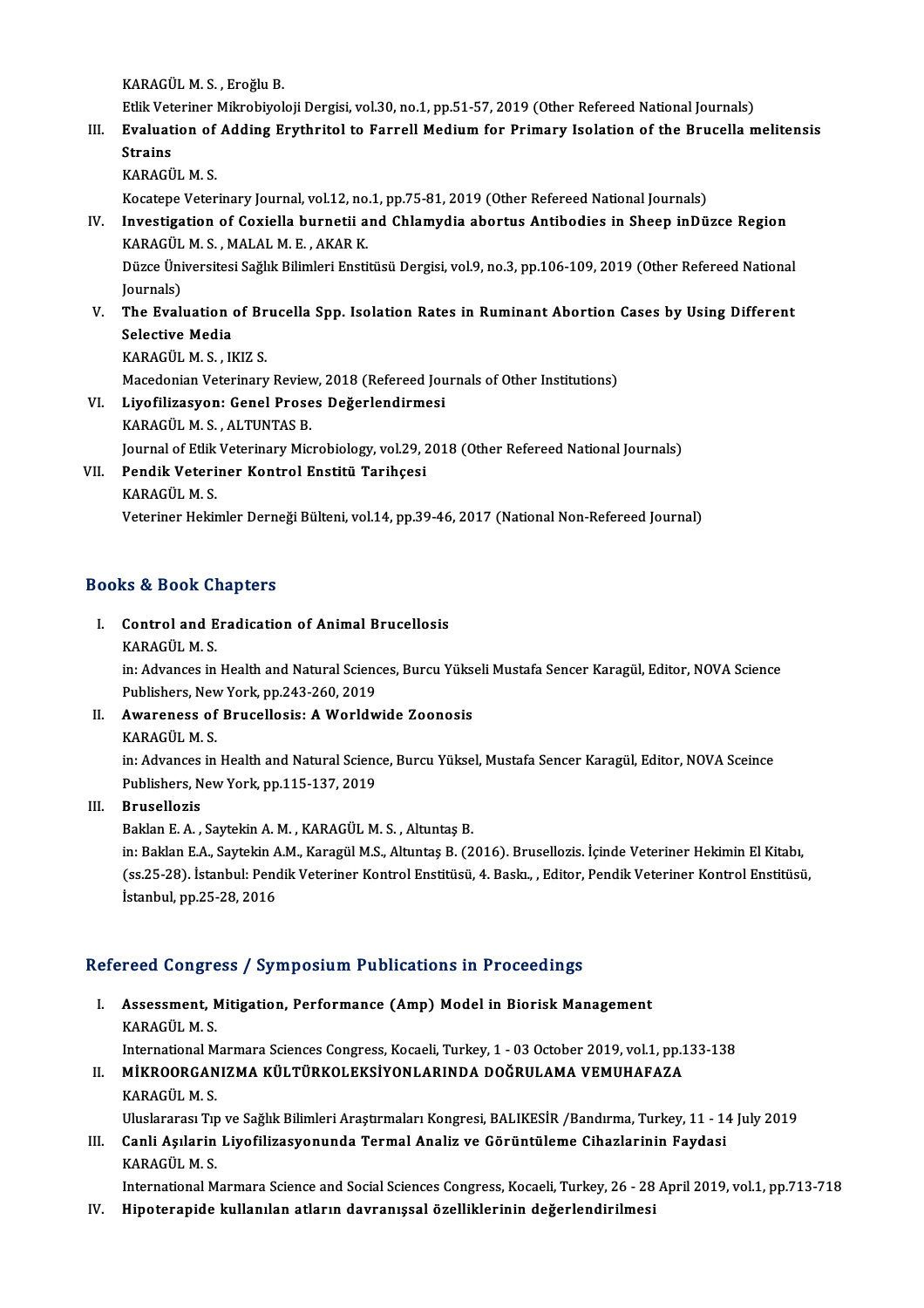Karagül M. S. , Balıkçı E., Yücel Ü., Altunkanat Z., Gülcü M. A.<br>LULUSLARARASLRATTALCAZİ MULTİDİSİDLİNED CALISM

I. ULUSLARARASI BATTALGAZİ MULTİDİSİPLİNER ÇALIŞMALAR KONGRESİ, Malatya, Turkey, 7 - 09 December<br>2018 Karag<br>I. ULU<br>2018<br>Evalu I. ULUSLARARASI BATTALGAZI MULTIDISIPLINER ÇALIŞMALAR KONGRESI, Malatya, Turkey, 7 - 09 Decen<br>2018<br>V. Evaluation of Mixed Infection from an Abortion Case in Cattle within the Scope of Brucellois<br>20RACÜL M.S

2018<br>Evaluation of<br>KARAGÜL M. S.<br>International C Evaluation of Mixed Infection from an Abortion Case in Cattle within the Scope of Brucello<br>KARAGÜL M. S.<br>International Congress on Academic and Applied Science, Targovishte, Bulgaria, 26 - 28 October 2018<br>Investigating The

KARAGÜL M. S.<br>International Congress on Academic and Applied Science, Targovishte, Bulgaria, 26 - 28 October 2018<br>VI. Investigating The Critical Formulation Temperatures Of Brucella abortus S-19 Vaccine With Different<br>I iv International Congress on Academic and Appl<br>Investigating The Critical Formulation Te<br>Liyoprotectants Prior to Liyophilisation<br>KARACÜLM S. Altuntes B Investigating The Critica<br>Liyoprotectants Prior to<br>KARAGÜL M.S., Altuntaş B.<br>2nd International Congress Liyoprotectants Prior to Liyophilisation<br>KARAGÜL M. S. , Altuntaş B.<br>2nd International Congress of Veterinary Microbiology, Antalya, Turkey, 16 - 19 October 2018, pp.43<br>Evaluation of the Biorisk Manageman Training for the KARAGÜL M. S. , Altuntaş B.<br>2nd International Congress of Veterinary Microbiology, Antalya, Turkey, 16 - 19 October 2018, pp.43<br>VII. Byaluation of the Biorisk Managemen Training for the Researchers Working with Biohazard A

- 
- 2nd International Congress of Veterinary Microbiology, Anta<br>**Evaluation of the Biorisk Managemen Training for the**<br>KARAGÜL M. S. , Kaplan M., Çöven F., Dakman A., Pinard W. J.<br>2nd International Congress of Veterinary Micro Evaluation of the Biorisk Managemen Training for the Researchers Working with Biohaza<br>KARAGÜL M. S., Kaplan M., Çöven F., Dakman A., Pinard W. J.<br>2nd International Congress of Veterinary Microbiology, Antalya, Turkey, 16 -
- KARAGÜL M. S. , Kaplan M., Çöven F., Dakman A., Pinard W. J.<br>2nd International Congress of Veterinary Microbiology, Antalya, Turkey, 16 19 October 2018, pp.42<br>VIII. Using Bacteriphages in the Extraction of Brucella DNA f 2nd International Congress of Veterinary Microb<br>Using Bacteriphages in the Extraction of Br<br>Evaluation of the Results by Multiplex PCR<br>KARACÜLM S Using Bacteri<br>Evaluation of<br>KARAGÜL M. S.<br>2nd Internation Evaluation of the Results by Multiplex PCR<br>KARAGÜL M.S.<br>2nd International Congress of Veterinary Microbiology, Antalya, Turkey, 16 - 19 October 2018, pp.46
	-

IX. Comparison the isolation and inhibition abilities of selective media used for Brucella spp. Isolation., 2nd International Congress of Veterinary Microbi<br>Comparison the isolation and inhibition abi<br>Struga, Macedonia, 22-24 September, 2016.<br>IVIZ S. VARACÜLM S Comparison the isol<br>Struga, Macedonia, 2<br>İKİZ S., KARAGÜL M. S.<br>Dava of Vatarinary Ma İKİZ S., KARAGÜL M. S.<br>Days of Veterinary Medicine, Struga, Macedonia, 22 - 24 September 2016

X. Brucella spp. izolasyonunda kullanılan selektif besiyerlerinin izolasyon ve inhibisyon Days of Veterinary Medicine, Struga, Macedonia, 22 - 24 September 2016<br>Brucella spp. izolasyonunda kullanılan selektif besiyerlerinin izolasyon ve inhibisyon<br>yetenekelerinin karşılaştırılması. , Kapodokya, Nevşehir, Türkiy Brucella spp. izolasy<br>yetenekelerinin karş<br>KARAGÜL M. S. , İKİZ S.<br>12 Veteriner Hekimleri yetenekelerinin karşılaştırılması. , Kapodokya, Nevşehir, Türkiye, 30 Agustos- 02 Eylül, 2016.<br>KARAGÜL M. S. , İKİZ S.<br>12. Veteriner Hekimleri Mikrobiyoloji Kongresi, Nevşehir, Turkey, 30 August 2016 - 02 September 2018, p

- KARAGÜL M. S. , İKİZ S.<br>12. Veteriner Hekimleri Mikrobiyoloji Kongresi, Nevşehir, Turkey, 30 August 2016 02 September 2018, p<br>2012. XI. Current Situation of Brucellosis Outbreaks in Turkey After Mass Vaccination Star 12. Veteriner Hekimleri Mikrobiyoloji Kongresi, Nevşehir, Turkey, 30<br>Current Situation of Brucellosis Outbreaks in Turkey After M:<br>Saytekin A. M. , KARAGÜL M. S. , Baklan E. A. , ERDENLİĞ GÜRBİLEK S.<br>22nd Werld Veterinary Current Situation of Brucellosis Outbreaks in Turkey After Mass Vac<br>Saytekin A. M., KARAGÜL M. S., Baklan E. A., ERDENLİĞ GÜRBİLEK S.<br>. 32nd World Veterinary Congress, İstanbul, Turkey, 13 - 17 September 2015<br>Jeolation and
- Saytekin A. M. , KARAGÜL M. S. , Baklan E. A. , ERDENLİĞ GÜRBİLEK S.<br>32nd World Veterinary Congress, İstanbul, Turkey, 13 17 September 2015.<br>XII. Isolation and Biotyping of Brucella Species In Abortions From Middle And E 32nd World Veterinary Congress, İstanbul, Turkey, 13 - 17 Septembe<br>Isolation and Biotyping of Brucella Species In Abortions Fror<br>Çağırgan A., Üstünakın K., KARAGÜLM.S. , Saytekin A.M. , Ceylan Y. E.<br>22nd World Veterinary C Isolation and Biotyping of Brucella Species In Abortions From Midd<br>Çağırgan A., Üstünakın K., KARAGÜL M. S. , Saytekin A. M. , Ceylan Y. E.<br>32nd World Veterinary Congress, İstanbul, Turkey, 13 - 17 September 2015<br>Effects o Cağırgan A., Üstünakın K., KARAGÜL M. S. , Saytekin A. M. , Ceylan Y. E.<br>32nd World Veterinary Congress, İstanbul, Turkey, 13 - 17 September 2015<br>XIII. Effects of Desication Through Freeze Drying Procedure on the Stability
- 32nd World Veterinary Congress, İstanbul, Turkey, 13 -<br>Effects of Desication Through Freeze Drying Proc<br>Baklan E.A., Saytekin A.M., KARAGÜLM.S., Yıldız Öz G. Effects of Desication Through Freeze Drying Procedure on the Stal<br>Baklan E. A. , Saytekin A. M. , KARAGÜL M. S. , Yıldız Öz G.<br>32nd World Veterinary Congres, İstanbul, Turkey, 13 - 17 September 2015<br>Biovan Distribution of Baklan E. A. , Saytekin A. M. , KARAGÜL M. S. , Yıldız Öz G.<br>32nd World Veterinary Congres, İstanbul, Turkey, 13 - 17 September 2015<br>XIV. Biovar Distribution of Brucella Isolates from Livestock in Turkey between 2010-2014.
- 32nd World Veterinary Congres, İstanbul, Turkey, 13 17 September 2015<br>Biovar Distribution of Brucella Isolates from Livestock in Turkey betwe<br>KARAGÜL M.S., Baklan E.A., Saytekin A.M., Yıldız Öz G., ERDENLİĞ GÜRBİLEK S.<br>2 Biovar Distribution of Brucella Isolates from Livesto<br>KARAGÜL M.S., Baklan E.A., Saytekin A.M., Yıldız Öz G., ER<br>32nd World Veterinary Congress, 13 - 17 September 2015<br>The identification of Brucella strains isolated during KARAGÜL M. S., Baklan E. A., Saytekin A. M., Yıldız Öz G., ERDENLİĞ GÜRBİLEK S.<br>32nd World Veterinary Congress, 13 - 17 September 2015<br>XV. The identification of Brucella strains isolated during mass vaccination campaign wi
- 32nd World Veterinary Congress, 13 17 Septembe<br>The identification of Brucella strains isolated<br>Rev1 and B. abortus S19 vaccines in Turkey. ,<br>FRDENI IČ CÜRRILEKS, Poklan F.A., Saytekin A.M. The identification of Brucella strains isolated during mass vaccination<br>Rev1 and B. abortus S19 vaccines in Turkey. ,<br>ERDENLIĞ GÜRBİLEK S., Baklan E. A. , Saytekin A. M. , Gülnur S., KARAGÜL M. S.<br>Prucellosis 2014 Internat Rev1 and B. abortus S19 vaccines in Turkey. ,<br>ERDENLIĞ GÜRBILEK S., Baklan E. A. , Saytekin A. M. , Gülnur S., KARAGÜL M. S. ERDENLIĞ GÜRBILEK S., Baklan E. A. , Saytekin A. M. , Gülnur S., KARAGÜL M. S.<br>Brucellosis 2014 International Research Conference, 9 - 12 September 2014<br>XVI. Türkiye'nin Bazı Güney ve Güneydoğu İllerinde 2011 ve 2012 y
- Brucellosis 2014 International Research Conference, 9 12 September 2014<br>Türkiye'nin Bazı Güney ve Güneydoğu İllerinde 2011 ve 2012 yılları a<br>izolatlarının karakterizasyonları ve identifikasyonları<br>ERDENLİĞ GÜRBİLEK S., B Türkiye'nin Bazı Güney ve Güneydoğu İllerinde 2011 ve 2012 yılları a<br>izolatlarının karakterizasyonları ve identifikasyonları<br>ERDENLİĞ GÜRBİLEK S., Baklan E. A. , Saytekin A. M. , Gülnur S., KARAGÜL M. S.<br>1 Klimud Günlari, izolatlarının karakterizasyonları ve identifikasyonları<br>ERDENLİĞ GÜRBİLEK S., Baklan E. A. , Saytekin A. M. , Gülnur<br>1.Klimud Günleri, Sanlıurfa, Turkev, 13 - 14 June 2013
- XVII. Vaccination of cattle with reduced dose of B.abortus S19 administered of conjunctival route 1.Klimud Günleri, Şanlıurfa, Turkey, 13 - 14 June 2013<br>Vaccination of cattle with reduced dose of B.abortus S19 administered<br>ERDENLİĞ GÜRBİLEK S., Baklan E. A. , Saytekin A. M. , KARAGÜL M. S. , Gülnur S.<br>Prusellesis 2011 Brucellosis 2011 International Research Conference, Including 64 th Research Conference, Buenos Aires,<br>Argentina, 21 - 23 September 2011 ERDENLİĞ GÜRBİLEK S., Baklan E. A<br>Brucellosis 2011 International Rese<br>Argentina, 21 - 23 September 2011<br>Field trials evaluating the safatı Brucellosis 2011 International Research Conference, Including 64 th Research Conference, Buenos Aires,<br>Argentina, 21 - 23 September 2011<br>XVIII. Field trials evaluating the safety and serological responses of B. melitensis
- Argentina, 21 23 Septeml<br>Field trials evaluating t<br>conjunctivally in sheep,